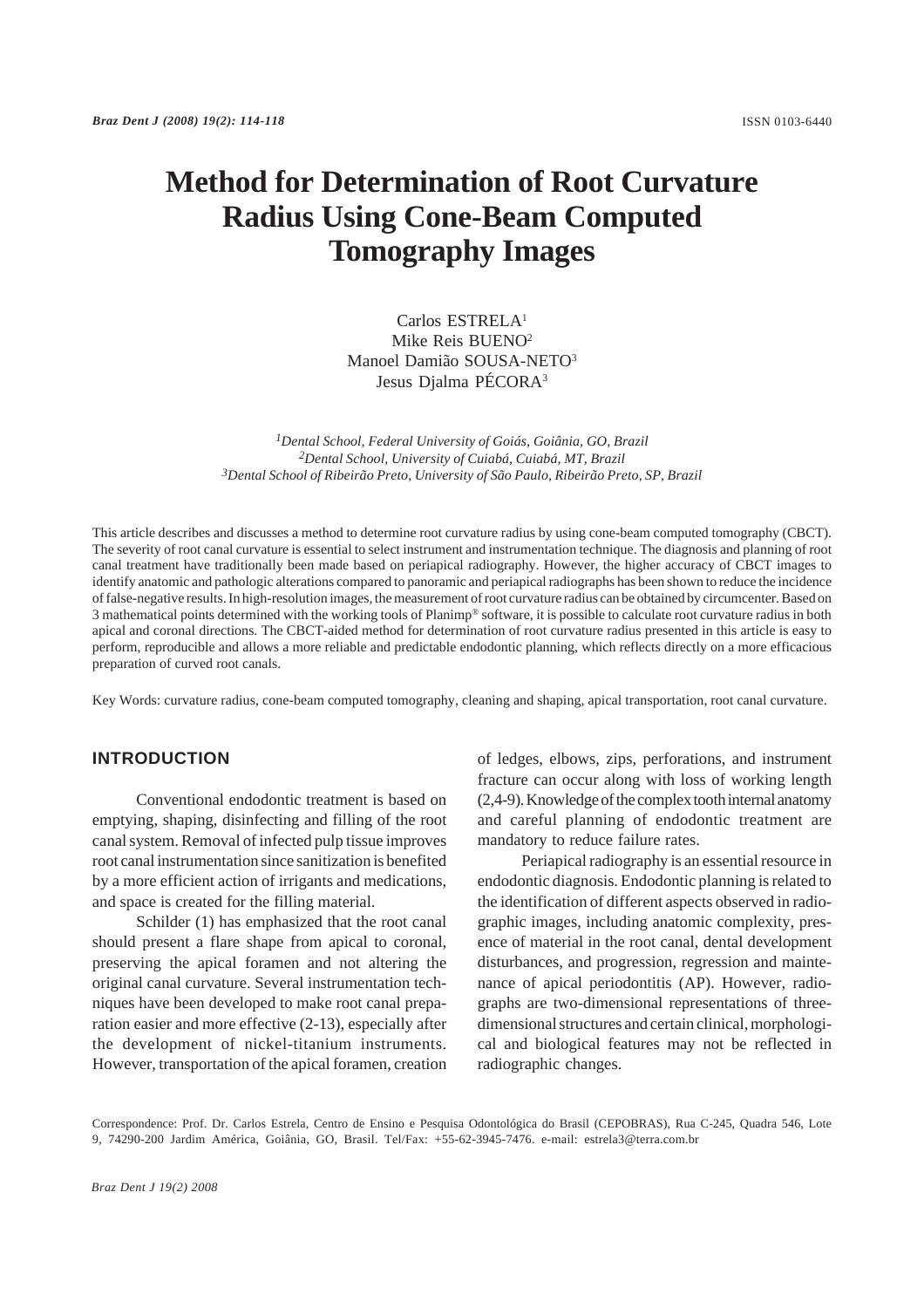Depending on morphological variations, surrounding bone density, x-ray angulations and radiographic contrast, radiographic images may be misinterpreted. With the great technological advances of recent years, new imaging modalities have been added to dental radiology as viable diagnostic tools, among which cone beam computed tomography (CBCT), which provides detailed high-resolution images of oral structures. CBCT has been used for several clinical and investigational purposes in Endodontics. The accuracy of CBCT images to identify anatomic and pathologic alterations compared to panoramic and periapical radiographs has been shown to reduce the incidence of false-negative results (14).

Root canal shape can be challenging to the endodontist, especially in teeth with dilacerated roots, which require caution to choose the most indicate endodontic instrument and instrumentation technique. Several studies have determined the curvature of the root canals by the angle and the radius methods (2,3,6- 8,10,12,15) using periapical radiographic images.

This article describes and discusses a method to determine root curvature radius using CBCT images analyzed by a specific software.

### **DESCRIPTION OF THE METHOD**

The propose method to determine the curvature radius of curved root canal uses two 6-mm semistraight lines superimposed to the root canal (Fig. 1A-C), the primary line (light gray) being the one that represents the longer continuity of the apical region and the secondary line (dark gray) being the one that represents the middle and cervical thirds. Regardless of the length of the secondary line, only the 6 mm closest to the primary line is used to measure. The midpoint of each semistraight line is determined. From this spot, two lines perpendicular to the semistraight lines are drawn until they meet at a central point, which is named circumcenter. The distance between the circumcenter and the center of each semistraight line is the radius of the circumference (16), which determines the magnitude of the curve (Fig. 1A-C). The semistraight lines can be shorter, if necessary.

In high-resolution images, such as CBCT scans, the measurement of root curvature radius can be obtained by the circumcenter. Based on 3 mathematical points determined using a software named Planimp® (CDT Informatics, Cuiabá, MT, Brazil), root curvature radius can be calculated in both apical and coronal directions. This method aided by CBCT images (Figs. 2A-D) can benefit the endodontic treatment planning and preparation of curved root canals.

The values of root curvature radius considering the two 6-mm semistraight lines are classified as follows: small radius (r≤4 mm): severe curvature; intermediary radius (r>4 and r≤8 mm): moderate curvature; and large radius (r>8 mm): mild curvature.

#### **DISCUSSION**

The present method to determine root curvature radius is easy, reproducible and efficient, particularly when using CBCT images. Knowledge of root curvature radius allows a more accurate planning of root canal instrumentation and minimizes the impact of the anatomic difficulties and limitations of the endodontic instruments. This method permits the maintainance of the curves associated with continuously tapered shapes and prevents structural deformations of the endodontic



Figure 1. The root curvature radius based on 3 mathematical points can be determined in both apical and coronal directions. Curvature radius considering the two 6-mm semistraight lines are classified as small radius (r≤4 mm): severe curvature; intermediary radius (r>4 and r≤8 mm): moderate curvature; and large radius (r>8 mm): mild curvature.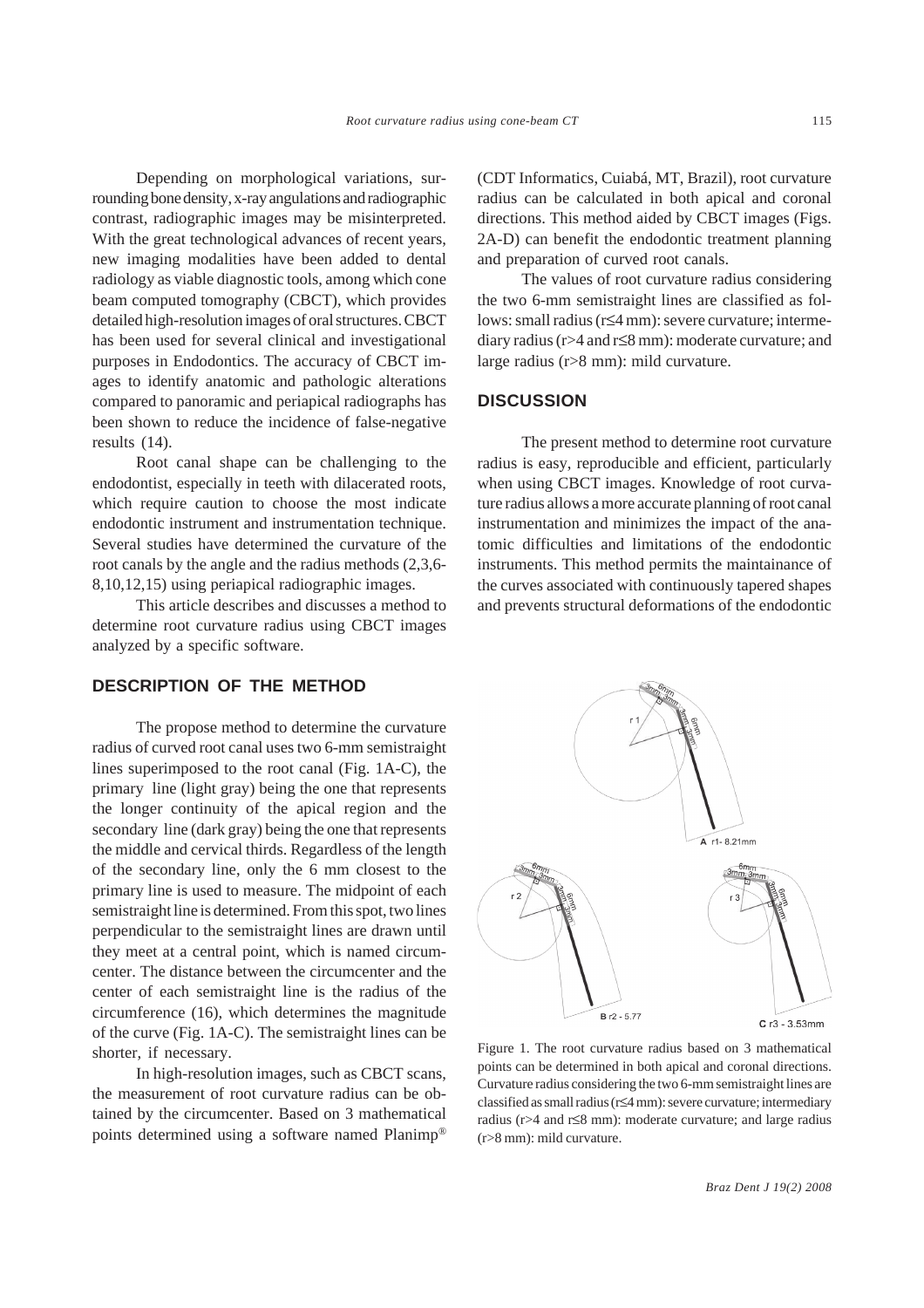instruments. In this way, disastrous consequences to root canal preparation can be avoided, such as loss of working length, apical transportation, creation of ledges, elbows, zips and perforations, and fracture of **instruments** 

Some root canal curvature classifications use definitions like apical curve, gradual curve, sickle-shape curve, severe-moderate-straight curve, bayonet curve, dilacerated curve (5,11). Several studies (2,3,6- 8,10,12,15) have suggested methods to determine root canal curvature using periapical radiographs. Schneider (12) proposed a method to determine curvature based on the angle that is obtained by two straight lines. The first is parallel to the long axis of the root canal, and the



Figure 2. Accuracy of the visual appearance of root canal morphology allows a better determination of root curvature using CBCT images than periapical images.

second passes through the apical foramen until intersecting with the first line at the point where the curvature starts. The formed angle  $(\alpha)$  was named according to the degree of root canal curvature: straight: 5°; moderate: 10-20°; and severe: 25-70°. Dobó-Nagy et al. (15) described a mathematically based classification of root canal curvatures on natural human teeth, suggesting a standard description of root canal shapes with the help of differentiated geometrical pattern analysis and computer graphics. In this study, measurements of over 400 roots were conducted on isometric radiographs taken from the clinical view. Measured points of the same radiographs were approximated using fourth degree polynomial functions describing the imaginary axis of canals. This type of classification of root canals is suitable for standardizing test specimens, including natural human teeth, used for testing root forms: I (straight), J (apical curve), C (entirely curved) or S (multicurved). Pruett et al. (10) reported that the effect of the radius of curvature as an independent variable should be considered in studies evaluating root canal instrumentation. Two root canals measured at the same angle in degrees by Schneider's method could have very different radii or abruptness of curvatures. Lopes et al. (6) evaluated the occurrence of apical transportation after root canal instrumentation using K-Flexofiles alone or intercalated with K-Flexofile Golden Mediums. The degree (Schneider's method) and the radius of curvature were recorded before and after instrumentation. There was no significant difference between the techniques. The correlation between the degree and the radius of curvature of the root canal was not consistent, neither existed a relationship between the original radius of curvature and apical transportation. However, determination of root curvature by use of its radius has proved to be an effective method.

It is not easy to observe the standard sample of root canal morphology with the precise visual appearance. By the method described in the present study for determination of curvature radius, it is possible to analyze a specific length of root canal, and it is not necessary the whole canal length. This is an interesting fact becausemore one curvature (e.g.: coronal and/or apical portion) can be found in the same root canal, which will not permit an accurate calculation of radius in the entire root length. Likewise, Lopes et al. (7) reported that in a curved canal with the same radius, it is possible to have arcs (curved segments) with differ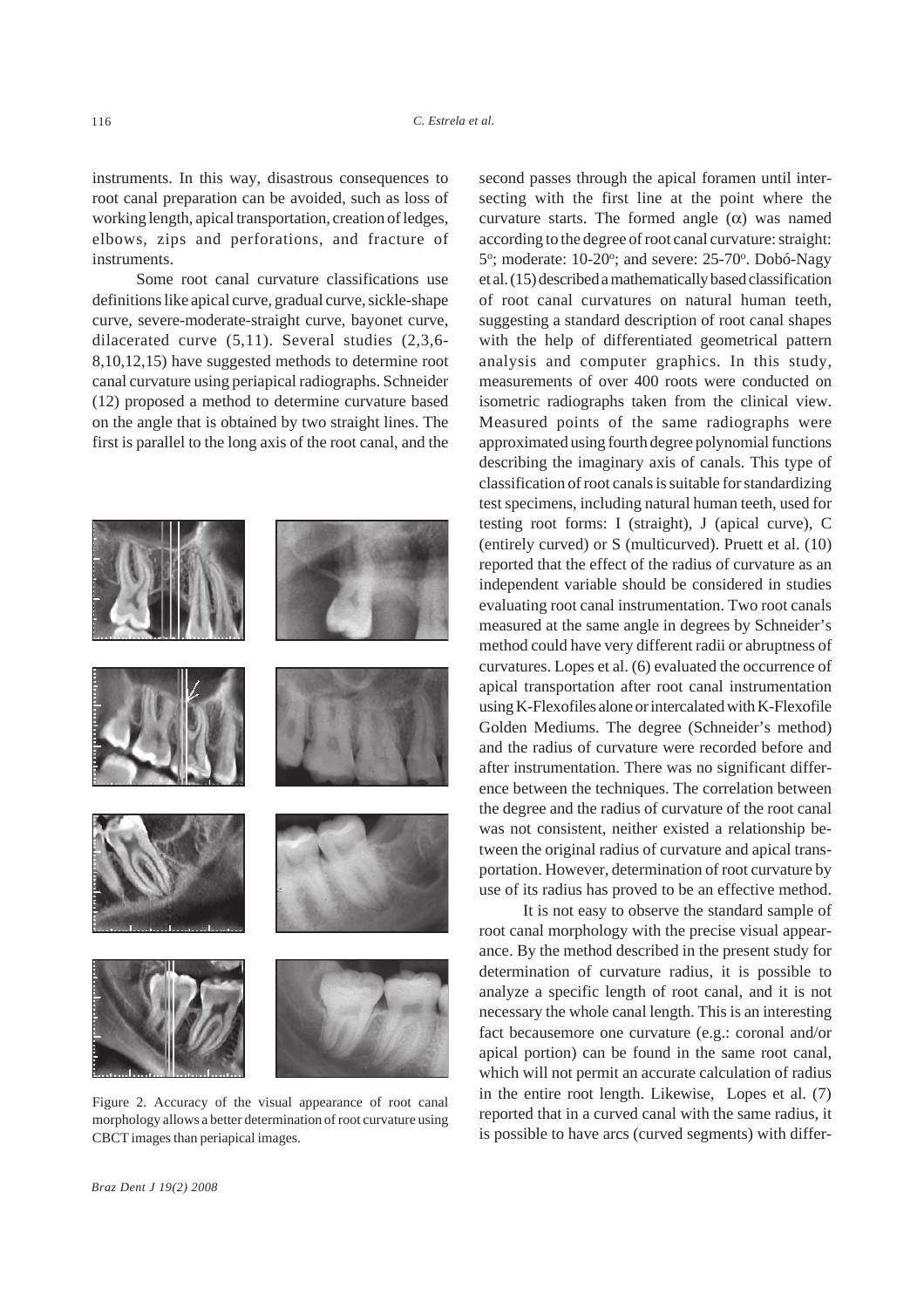ent lengths (angles with different degrees). These differences may influence the intensity of the tensile and compressive stresses induced in the helical shaft of an endodontic instrument, thus altering its resistance to cyclic fatigue. Cunningham and Senia (3) studied the degree and configuration of canal curvature in the mesial roots of 100 mandibular first and second molars. The teeth were radiographed in buccolingual (clinical) and mesiodistal (proximal) directions with #8 K-files in place. One hundred percent of the specimens had curvature in both views. No correlation was found between the clinical and proximal views regarding the degree of curvature. Secondary curvature, in a direction opposite to that of the main curve, was seen more frequently in the proximal view. In the proximal view, canals had a greater mean curvature than the secondary curvature in 38% of the cases.

In the present study, root curvature radii considering the two 6-mm semistraight lines were classified as small, intermediary and large, corresponding to severe, moderate and mild root curvatures, respectively (Fig. 1A-C), as reported elsewhere (6,10). Root canals with small radius can be associated with a negative impact on instrument or instrumentation technique. Lopes et al. (6) reported that the number of cycles necessary to induce cyclic fatigue fracture in ProTaper F3 instruments used in rotating-bending in canals with the same curvature radius decreases as the length of the arcs increase.

The determination of root canal curvature is unquestionably a key procedure for endodontic planning. However, another aspect that cannot be overlooked before root canal instrumentation is the accurate working length determination (9,17,18). Pécora et al. (9) reported that the instrument-binding technique, though commonly used, is not precise for such purpose. In their study, preflaring of the cervical and middle root canal thirds with rotary instruments provided a significantly more accurate determination of the working length. Orifice openers created a more precise relationship between file size and anatomic diameter.

CBCT provides images of root canal morphology with higher resolution than those obtained with periapical radiography (Figs. 2A-D). Estrela et al. (14) verified the accuracy of CBCT imaging and panoramic and periapical radiographs on detection of apical periodontitis. The use of conventional radiographic images for detection of apical periodontitis should be done with care because of the high possibility of false-negative

diagnosis. A great advantage of using CBCT in endodontics refers to its usefulness in aiding in the identification of essential anatomic structures and periapical lesions, and in the differential diagnosis with a highly accurate noninvasive technique. AP was correctly identified in 54.5% of the cases with periapical radiographs and in 27.8% of the cases with panoramic radiographs. Minor changes in sensitivity were found for the different tooth groups, except for incisors in panoramic radiographs. CBCT proved to be an accurate diagnostic method.

The CBCT-aided method for determination of root curvature radius presented in this article is easy to perform, reproducible and allows a more reliable and predictable endodontic planning, which reflects directly on a more efficacious preparation of curved root canals.

#### **RESUMO**

O objetivo deste estudo foi discutir um método para obter o raio de curvatura a partir de imagens de tomografias computadorizadas *cone beam* (CBCT). A severidade da curvatura do canal radicular é essencial para selecionar o instrumento e a técnica de instrumentação. O diagnóstico e o planejamento do tratamento endodôntico tem sido feito com o auxílio da radiografia periapical. Contudo, a precisão da imagem obtida por CBCT para identificar alterações anatômicas e patológicas reduz os resultados falso-negativos. Em imagens com alta qualidade de resolução a mensuração do raio de curvatura pode ser obtida a partir do circuncentro. Baseado em três pontos matemáticos com a ferramenta de trabalho de um software (Planimp®) pode-se calcular o raio de curvatura em ambas as direções, tanto para frente em sentido apical, como para trás em direção cervical. Este método para se determinar o raio de curvatura auxiliado por imagens de tomografia computadorizada é fácil, reprodutível e favorece o planejamento do tratamento endodôntico o que influencia na eficácia do preparo de canais radiculares curvos.

### **REFERENCES**

- 1 . Schilder H. Cleaning and shaping the root canal. Dent Clin North Amer 1974;8:269-296.
- 2 . Cimis GM, Boyler TF, Pelleu-Jr GR. Effect of three files studies of canal curvatures in the mesial roots of mandibular molars. J Endod 1988;14:441-444.
- 3 . Cunningham CJ, Senia ES. A three dimensional studies of canal curvatures in the mesial roots of mandibular molars. J Endod 1992;18:294-300.
- 4 . Hülsmann M, Schade M, Schäfers F. A comparative study of root canal preparation with Hero 642 and Quantec SC rotary Ni-Ti instruments. Int Endod J 2001;34:538-546.
- 5 . Ingle JI, Taintor JF. Endodontics. 3rd ed. Philadelphia: Lea & Febiger; 1985.
- 6 . Lopes HP, Elias CN, Estrela C, Siqueira JF Jr. Assessment of the apical transportation of root canals using the method of